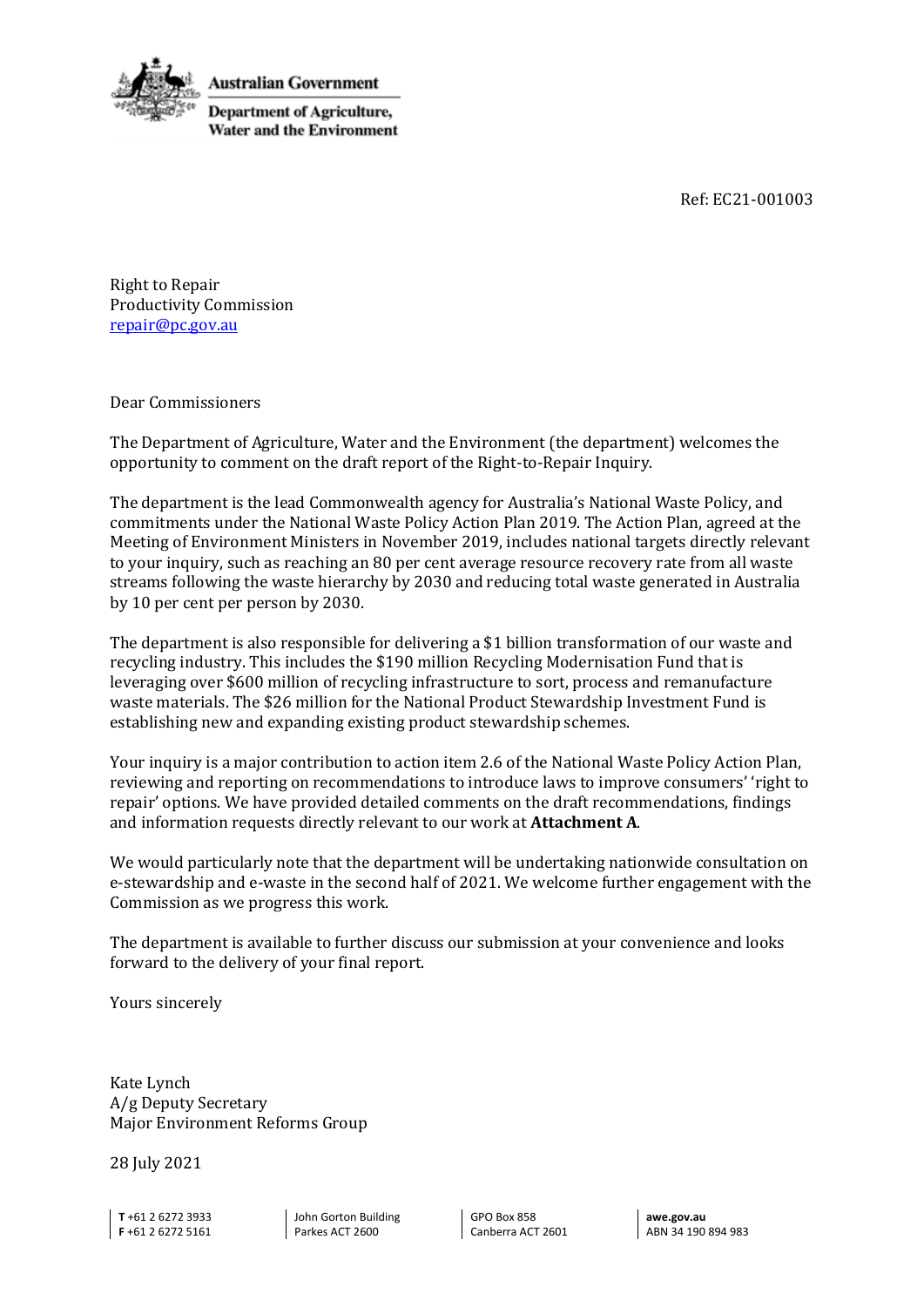# **ATTACHMENT A**

# **RESPONSES TO DRAFT RECOMMENDATIONS, FINDINGS AND INFORMATION REQUESTS**

# **Chapter 6**

## **Information Request 6.1 'Product Labelling Schemes'**

The department supports improved information for consumers which inform purchasing decisions about the expected lifespan and repairability of products. There are some market segments in Australia already experiencing shifts in consumer sentiment toward higher quality, re-usable or zero-waste products, and we expect to see this grow.

The department has been involved in product labelling schemes through the work of the Australian Packaging Covenant Organisation (APCO) and the Australasian Recycling Label (ARL). In response to Australia's National 2025 Packaging Target for 100 per cent of packaging designed to be reusable, recyclable or compostable by 2025, APCO is currently working on the development of best practice approaches for reusable packaging, including consumer testing of reuse labels. The department recommends the Commission seek the views of APCO, including lessons learned and potential application to reuse and repair labelling.

For any product labelling, consideration must be given to the regulatory cost and costs to industry in designing new schemes. Further consultation with industry might indicate that expanding existing, verified labelling schemes already established on the Australian market may provide an optimal approach.

For example, consideration could be given to leveraging the ARL, which is the only evidencebased, national recycling labelling program on the Australian market. APCO administers the ARL Program and has the exclusive licence for the ARL in Australia and New Zealand.

Under the National Plastics Plan the Government is working with industry to ensure all APCO Tier 1 members with annual revenue greater than \$500 million use the ARL by end of 2023, resulting in 80 per cent of supermarket products displaying the ARL. The FY2021-22 Budget invested \$5 million to support 20,000 small-to-medium enterprise businesses adopt the ARL on their packaging.

The ARL has easy to understand recycling information about how to correctly dispose of every part of a product's packaging. The label tells consumers which packaging parts belong in the recycling bin, the rubbish bin, or which items can be recycled in-store (such as returning soft plastics to the soft plastic collection bins in your local supermarket).

In 2022, APCO will expand the ARL to include a reuse label to enable consumers to make informed choices when purchasing products and provide guidance to customers on how to reuse the product or packaging.

The label will be supported by a verification standard that has been developed in accordance with International Standard Organisation 18603:2013 Packaging and the environment — Reuse to ensure it is consistent with global standards of reuse.

The department also suggests the Commission explore options beyond labelling for improved information for consumers on premature obsolescence of products. This could include the use of label digitisation such as low-cost electronic tagging, and the development and publication of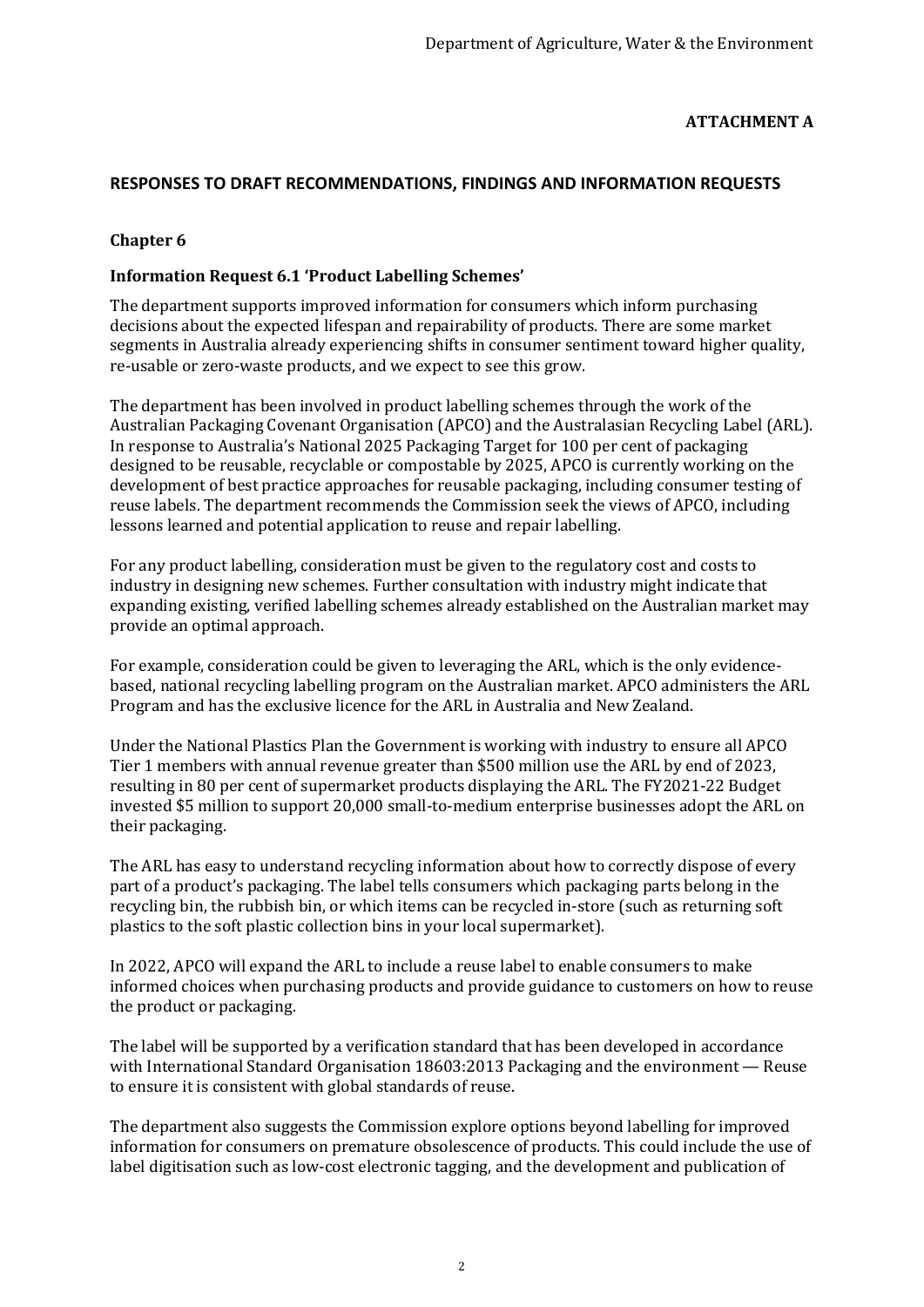public databases or consumer awareness campaigns, which could also be utilised to inform consumers when making purchase decisions.

## **Chapter 7**

### **Drafting Finding 7.1 'E-Waste is a Small but Growing Waste Stream'**

The refreshed Product Stewardship Ministers Priority List for 2021-22 strengthens the actions and timelines recommended for electrical and electronic products. As well as a scheme for modems and routers by June 2022 the entire supply chain is tasked with demonstrating measurable product design improvements to increase durability, repairability, re-usability and recyclability by 2025.

Current e-waste data, outside of the National Television & Computer Recycling Scheme and MobileMuster, is largely based on projections of lifespans of imported electronic products, rather than data collected at the time of recovery or disposal.

Work undertaken for the department by Blue Environment modelled the generation of e-waste by combining consumption data with lifespan distribution parameters established by the United Nations University. The model suggests that in 2018-19 about 539 kt of e-waste was generated in Australia, an increase of about 3.7% on the previous year. It is believed that most collected ewaste in Australia is recycled, mostly through operations processing white goods and similar products.

This approach may be significantly underestimating waste volumes in new material streams and is unlikely to reflect the impact of disruptive events. For example, industry feedback suggests that the rapid improvement in solar panel efficiency combined with reductions in cost is contributing to much earlier than predicted replacement of solar panels and inverters.

The department would like to highlight the waste hierarchy described in the National Waste Policy. The waste hierarchy outlines an order of preference for the management of waste, with avoidance being the most preferred option and disposal being the least.

The National Waste Policy Action Plan also has a commitment from all governments to 'develop a common approach to restrict the disposal of priority products and materials in landfill, starting with lithium-ion batteries, materials collected for the purpose of recycling and e-waste'.

The risks to human and environmental health of landfilling e-waste are not well understood at present – in part due to limited information about the chemical hazards within electronic and electrical products imported into Australia. Combined with rising community expectations about the management of hazardous substances, e-waste landfill bans in many states and territories mean that landfilling is an uncertain fate for e-waste in Australia – at best – over the long term.

We are undertaking further work on e-waste generation projections and impacts on human and environmental health and would be happy to share the findings of this work with the Commission when completed.

#### **Draft Recommendation 7.1 'Improving the Management of E-Waste'**

The department notes that the draft report recommends improving the management of e-waste by amending the National Television & Computer Recycling Scheme to allow e-waste products that have been repaired or reused by co-regulatory bodies to be counted towards annual scheme targets. This draft finding reinforces recommendation 24 of the Review of the *Product Stewardship Act 2011*, which called the department to examine opportunities to recognise re-use and other waste avoidance activities under the National Television & Computer Recycling Scheme.